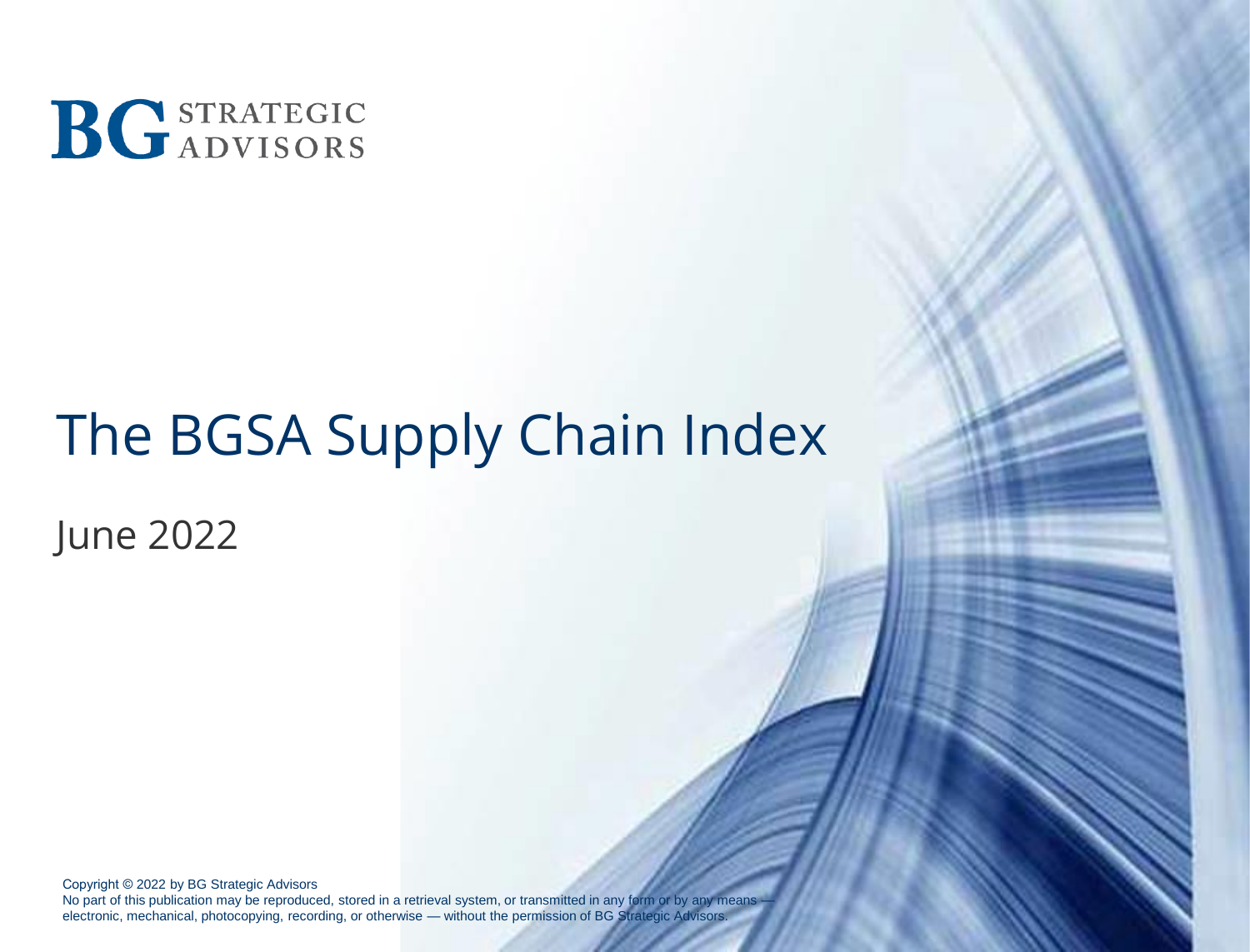## BG Strategic Advisors

#### **The BGSA Supply Chain Index**

The BGSA Supply Chain Index tracks nine segments within our core coverage area of supply chain and logistics:

- **Logistics**
- **Global Parcel / Logistics**
- $$
- **ELess Than Truckload**
- Railroads / Rail Services
- **Examply Chain Technology and Software**
- **Exercise 3 Feedmology Distribution**
- **E** Healthcare Distribution
- **Energy Transportation and Logistics**

The following pages highlight current public valuation trends throughout each of these industry segments, including EV / LTM EBITDA and one year stock performance, among others

#### **Introduction to BG Strategic Advisors ("BGSA")**

- **EXALTHSH** BGSA is the leader in supply chain investment banking with a unique set of unmatched capabilities
- Due to our unique approach to strategy-led investment banking, BGSA has become the leading advisor on premium sell-side deals, the first call for buy-side acquisition strategy and execution, and a true thought leader with over 30 completed transactions in the supply chain sector
- BGSA completed over 50 transactions within supply chain, logistics, and transportation

#### **Recent Performance and Key Takeaways**

- The BGSA Supply Chain Index as a whole is currently trading at an average EV / EBITDA multiple of 13.8x, down from 14.8x in April
	- Supply Chain Technology and Railroads are currently outperforming the broader index, trading at 41.4x and 15.1x respectively
- The BGSA Supply Chain Index ended the month of May down 0.8%, while the S&P 500 was down 0.6%
- Over the last 12 months, the BGSA Supply Chain Index was down 10.5%, while the S&P 500 was down 2.4%
	- The highest performing segments were Healthcare Distribution, up 27.1% Supply Chain Technology, up 11.4%
- On May 3, Shippit announced a \$48 million round of funding led by existing investors Tiger Global and Tidal Ventures
- **On May 4, [Shopify reached an agreement to acquire Deliverr](https://www.freightwaves.com/news/shopify-to-buy-last-mile-delivery-tech-firm-deliverr) for \$2.1 billion**
- [On May 10, BGSA investment affiliate, Cambridge Capital, led a \\$56 million Series C](https://medium.com/supply-chains/byrd-why-we-invested-dc14dafc32ac) investment in byrd
- **On May 11, [Diligent Delivery System acquired Express Courier International](https://www.prnewswire.com/news-releases/diligent-delivery-systems-acquires-express-courier-international-301545198.html)**
- [On May 13, Hedge fund HG Vora offered to acquire the remaining 90% stake in](https://www.wsj.com/articles/activist-investor-seeks-ryder-buyout-in-4-4-billion-deal-11652470071?mod=flipboard) Ryder System for \$4.4 billion, representing a 20.3% premium
- **On May 31, Freightos entered into a definitive merger agreement with Gesher I** [Acquisition Corp. The combined entity will have a pro forma enterprise value of](https://www.prnewswire.com/il/news-releases/freightos-a-leading-booking-and-payment-platform-digitalizing-global-freight-to-raise-growth-capital-and-become-public-via-business-combination-with-gesher-i-acquisition-corp-301558271.html)  approximately \$435 million

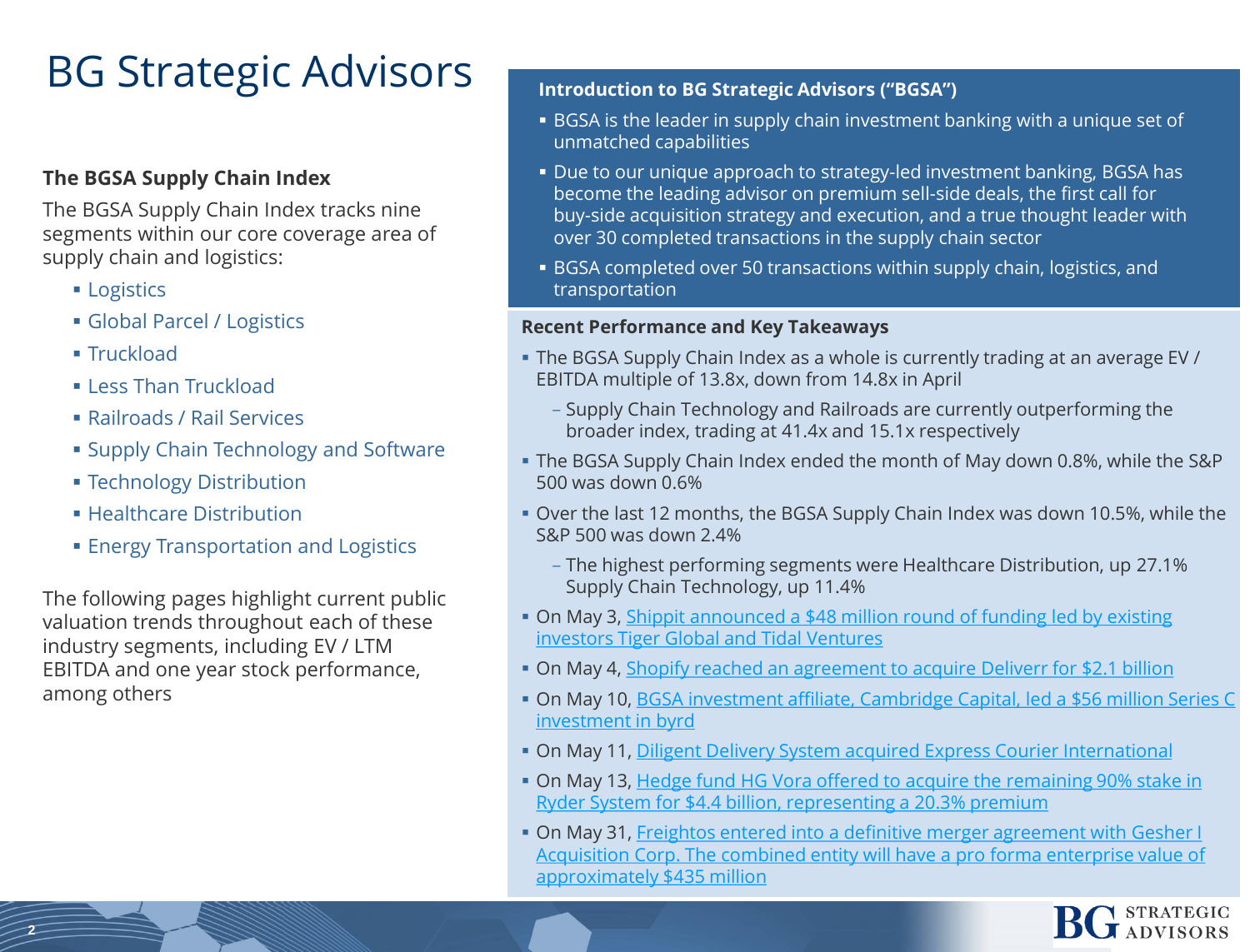#### The BGSA Supply Chain Index *EV / LTM EBITDA*



**STRATEGIC JADVISORS** 

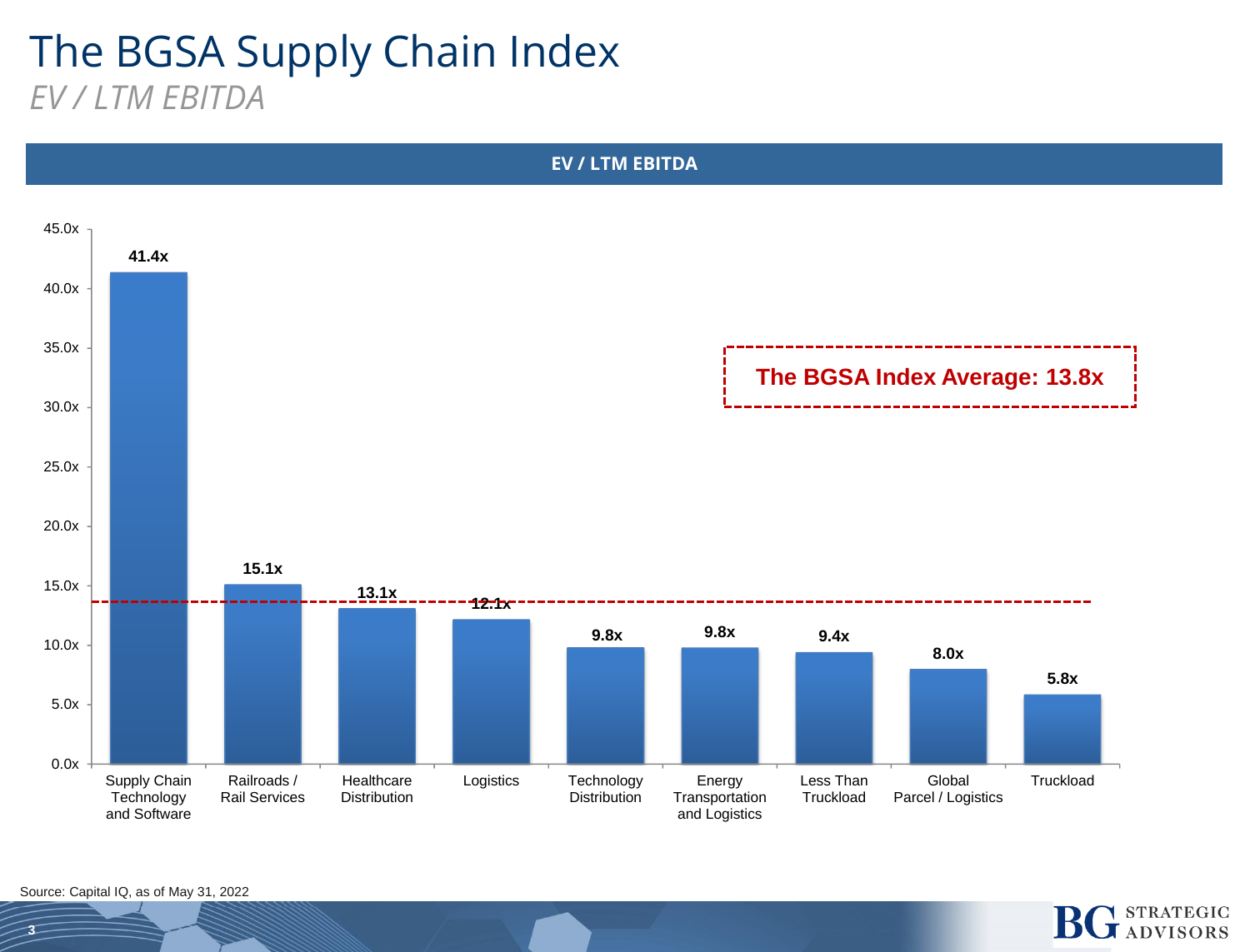#### The BGSA Supply Chain Index *Stock Performance*





Source: Capital IQ, as of May 31, 2022

**4**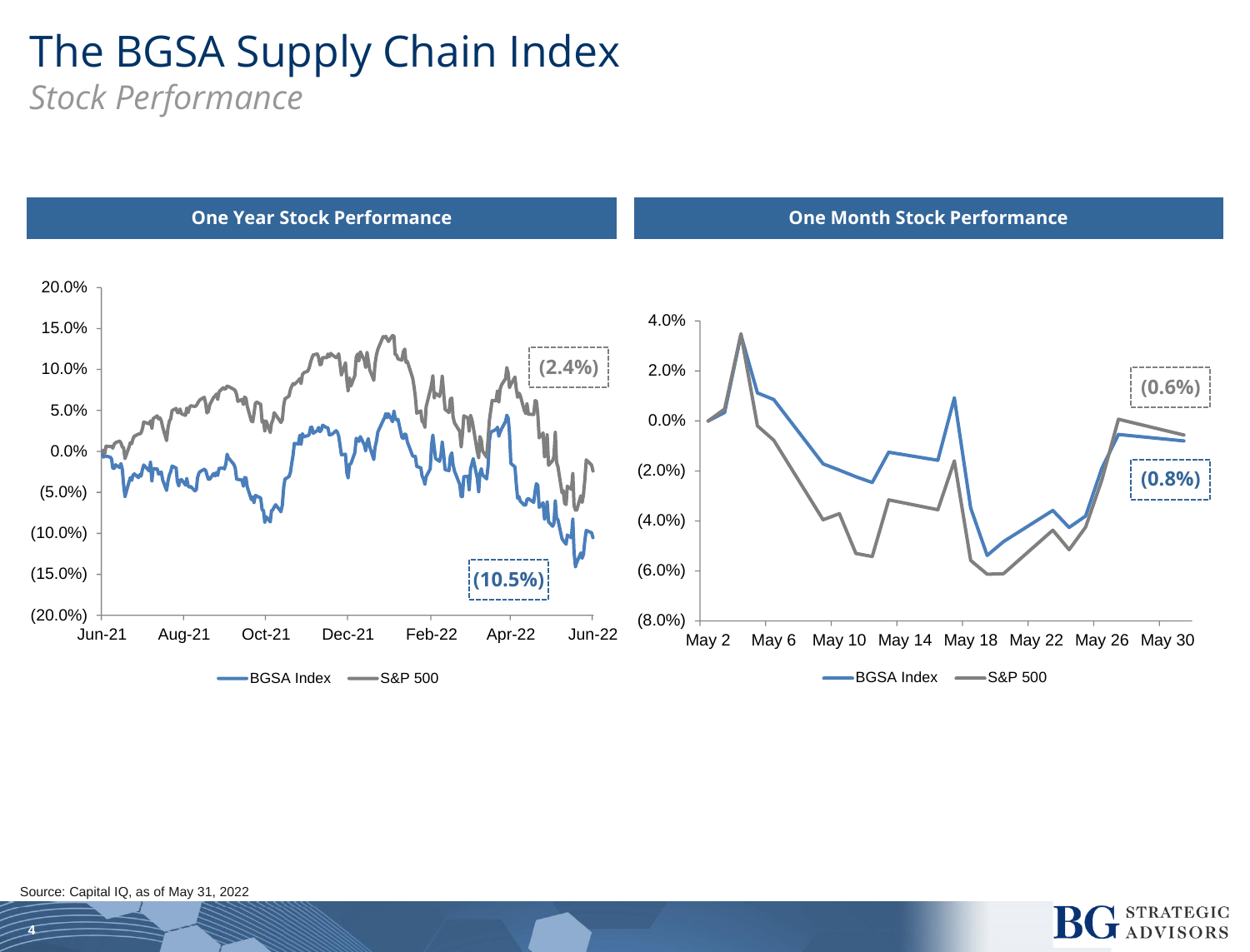# The BGSA Supply Chain Index by Segment

*One Year Stock Performance by Segment*





![](_page_4_Figure_4.jpeg)

**ADVISORS** 

**5**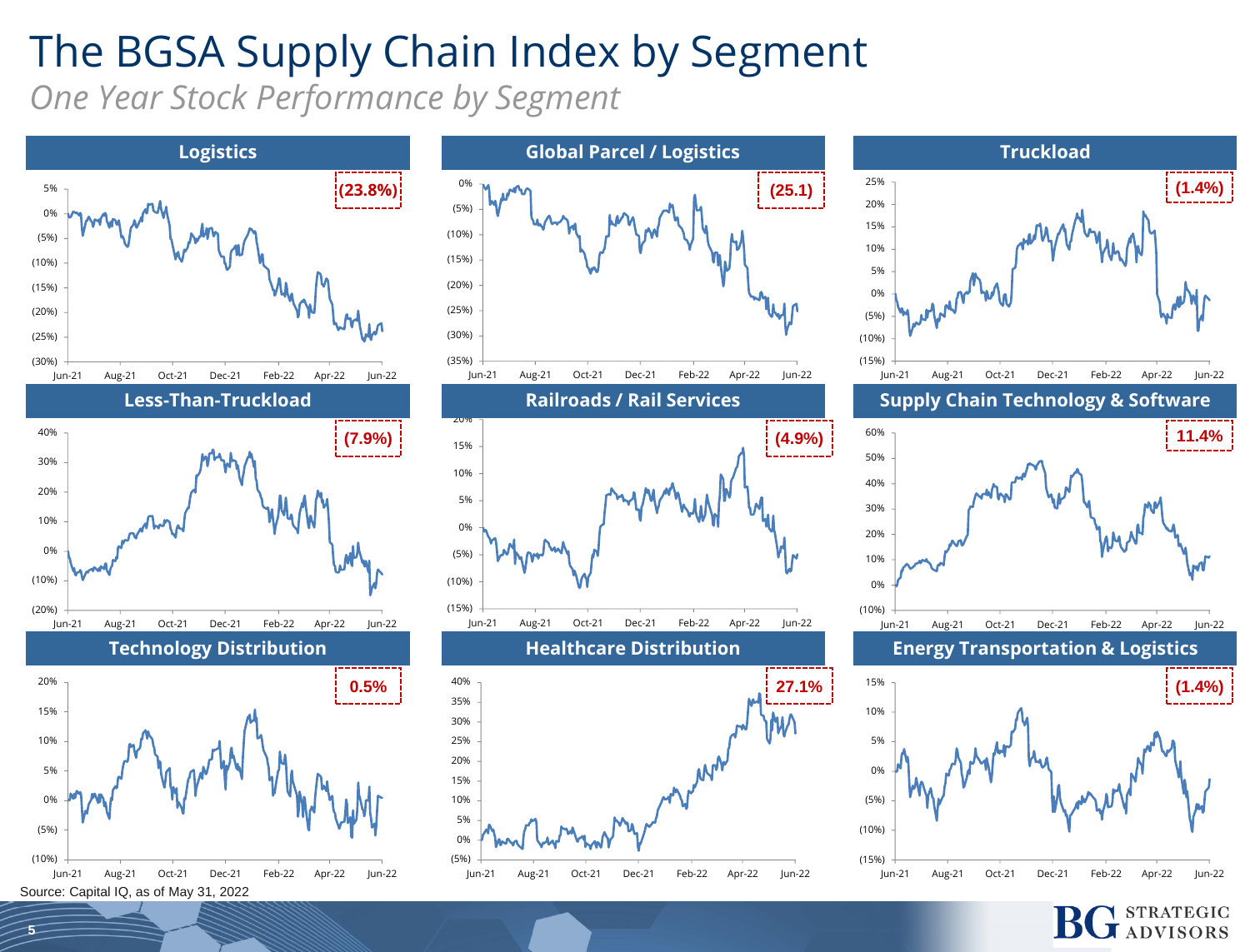### The BGSA Supply Chain Index by Segment *Logistics*

|                                               |                       |               |                           |                            | <b>Public Trading Information</b> |                             |              |                           |               |                               |                       |                             |                           |                            |                   |
|-----------------------------------------------|-----------------------|---------------|---------------------------|----------------------------|-----------------------------------|-----------------------------|--------------|---------------------------|---------------|-------------------------------|-----------------------|-----------------------------|---------------------------|----------------------------|-------------------|
| (\$ in US millions, except per share amounts) |                       |               |                           |                            |                                   |                             |              |                           |               |                               |                       | EV as a multiple of         |                           |                            |                   |
| Company Name                                  | <b>Stock</b><br>Price | Market<br>Cap | <b>Net</b><br><b>Debt</b> | <b>Enterprise</b><br>Value | <b>LTM</b><br>Revenue             | <b>LTM</b><br><b>EBITDA</b> |              | <b>LTM</b><br><b>EBIT</b> | <b>EBITDA</b> | <b>Margins</b><br><b>EBIT</b> | <b>LTM</b><br>Revenue | <b>LTM</b><br><b>EBITDA</b> | <b>LTM</b><br><b>EBIT</b> | Net Debt/<br><b>EBITDA</b> | Fwd. P/E<br>Ratio |
| Agility                                       | $3.75$ \$<br>\$       | 7,892.1 \$    | $1,592.5$ \$              | $9,641.3$ \$               | $1,679.3$ \$                      |                             | $296.4$ \$   | 219.0                     | 17.7%         | 13.0%                         | 5.7x                  | 32.5x                       | 44.0x                     | 5.4x                       | 53.3x             |
| Americold                                     | 27.69                 | 7,456.3       | 3,445.2                   | 10,911.3                   | 2,783.7                           |                             | 429.5        | 107.8                     | 15.4%         | 3.9%                          | 3.9x                  | 25.4x                       | 101.2x                    | 8.0x                       | <b>NM</b>         |
| <b>CH Robinson</b>                            | $$108.51$ \$          | 13,748.8 \$   | $2,235.8$ \$              | 15,984.6 \$                | 25,114.2 \$                       |                             | $1,267.7$ \$ | 1,204.3                   | 5.0%          | 4.8%                          | 0.6x                  | 12.6x                       | 13.3x                     | 1.8x                       | 15.4x             |
| <b>DSV</b>                                    | 163.96                | 37,687.5      | 4,340.6                   | 41,908.3                   | 31,311.4                          |                             | 3,149.3      | 2,990.8                   | 10.1%         | 9.6%                          | 1.3x                  | 13.3x                       | 14.0x                     | 1.4x                       | 18.0x             |
| <b>Expeditors International</b>               | $$108.84$ \$          | 18,258.3 \$   | $(1,669.9)$ \$            | 16,594.4 \$                | 17,989.0 \$                       |                             | 2,096.9 \$   | 2,045.6                   | 11.7%         | 11.4%                         | 0.9x                  | 7.9x                        | 8.1x                      | (0.8x)                     | 14.8x             |
| Forward Air                                   | 93.19                 | 2,503.2       | 262.6                     | 2,765.8                    | 1,767.2                           |                             | 232.7        | 193.6                     | 13.2%         | 11.0%                         | 1.6x                  | 11.9x                       | 14.3x                     | 1.1x                       | 15.1x             |
| <b>GXO Logistics</b>                          | $$54.27$ \$           | $6,233.3$ \$  | $2,470.0$ \$              | 8,737.3 \$                 | 8,201.0 \$                        |                             | $612.0$ \$   | 280.0                     | 7.5%          | 3.4%                          | 1.1x                  | 14.3x                       | 31.2x                     | 4.0x                       | 18.6x             |
| Hub Group                                     | 72.98                 | 2,529.5       | 114.4                     | 2,643.9                    | 4,611.0                           |                             | 464.3        | 330.6                     | 10.1%         | 7.2%                          | 0.6x                  | 5.7x                        | 8.0x                      | 0.2x                       | 8.5x              |
| Kuehne + Nagel                                | $$263.84$ \$          | 31,736.5 \$   | $(1,220.6)$ \$            | 30,571.8 \$                | 40,099.3 \$                       |                             | 4,228.5 \$   | 3,952.7                   | 10.5%         | 9.9%                          | 0.8x                  | 7.2x                        | 7.7x                      | (0.3x)                     | 13.7x             |
| Landstar System                               | 151.43                | 5,622.2       | 88.7                      | 5,710.9                    | 7,223.5                           |                             | 614.5        | 563.3                     | 8.5%          | 7.8%                          | 0.8x                  | 9.3x                        | 10.1x                     | 0.1x                       | 13.7x             |
| Ryder System                                  | \$80.02\$             | 4,092.0 \$    | 7,095.9 \$                | 11,187.9 \$                | 10,295.2 \$                       |                             | 2,839.8 \$   | 1,068.6                   | 27.6%         | 10.4%                         | 1.1x                  | 3.9x                        | 10.5x                     | 2.5x                       | 6.1x              |
| Universal Truckload                           | 27.89                 | 737.5         | 495.2                     | 1,232.7                    | 1,859.6                           |                             | 194.3        | 129.7                     | 10.5%         | 7.0%                          | 0.7x                  | 6.3x                        | 9.5x                      | 2.5x                       | 6.8x              |
| <b>XPO Logistics</b>                          | $$53.44$ \$           | $6,146.6$ \$  | $3,371.0$ \$              | $9,517.6$ \$               | 13,290.0 \$                       |                             | $1,283.0$ \$ | 810.0                     | 9.7%          | 6.1%                          | 0.7x                  | 7.4x                        | 11.8x                     | 2.6x                       | 9.9x              |
|                                               | $Min$ \$              | 737.5 \$      | $(1,669.9)$ \$            | $1,232.7$ \$               | 1,679.3 \$                        |                             | 194.3 \$     | 107.8                     | 5.0%          | 3.4%                          | 0.6x                  | 3.9x                        | 7.7x                      | (0.8x)                     | 6.1x              |
|                                               | Mean \$               | $11,126.4$ \$ | $1,740.1$ \$              | 12,877.5 \$                | 12,786.5 \$                       |                             | $1,362.2$ \$ | 1,068.9                   | 12.1%         | 8.1%                          | 1.5x                  | 12.1x                       | 21.8x                     | 2.2x                       | 16.2x             |
|                                               | Median \$             | $6,233.3$ \$  | $1,592.5$ \$              | $9,641.3$ \$               | 8,201.0 \$                        |                             | $614.5$ \$   | 563.3                     | 10.5%         | 7.8%                          | 0.9x                  | 9.3x                        | 11.8x                     | 1.8x                       | 14.3x             |
|                                               | $Max$ \$              | 37,687.5 \$   | 7,095.9 \$                | 41,908.3 \$                | 40,099.3 \$                       |                             | 4,228.5 \$   | 3,952.7                   | 27.6%         | 13.0%                         | 5.7x                  | 32.5x                       | 101.2x                    | 8.0x                       | 53.3x             |
|                                               |                       |               |                           |                            |                                   |                             |              |                           |               |                               |                       |                             |                           |                            |                   |

![](_page_5_Picture_2.jpeg)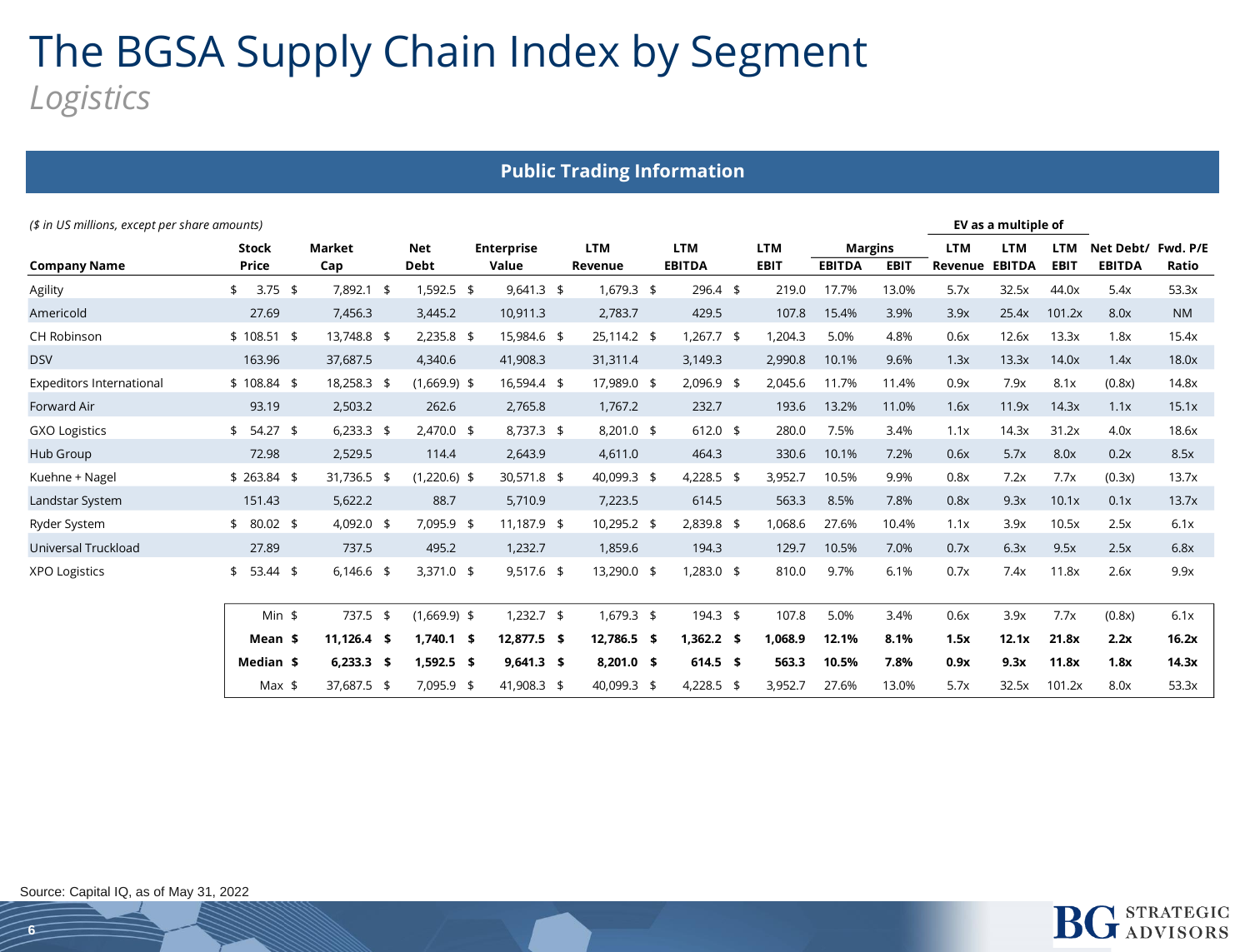#### The BGSA Supply Chain Index by Segment *Global Parcel / Logistics*

| <b>Public Trading Information</b>                                    |                       |                  |             |                            |                |                             |                           |                                 |             |                |                             |                           |                            |                   |
|----------------------------------------------------------------------|-----------------------|------------------|-------------|----------------------------|----------------|-----------------------------|---------------------------|---------------------------------|-------------|----------------|-----------------------------|---------------------------|----------------------------|-------------------|
| EV as a multiple of<br>(\$ in US millions, except per share amounts) |                       |                  |             |                            |                |                             |                           |                                 |             |                |                             |                           |                            |                   |
| Company Name                                                         | <b>Stock</b><br>Price | Market<br>Cap    | Net<br>Debt | <b>Enterprise</b><br>Value | LTM<br>Revenue | <b>LTM</b><br><b>EBITDA</b> | <b>LTM</b><br><b>EBIT</b> | <b>Margins</b><br><b>EBITDA</b> | <b>EBIT</b> | LTM<br>Revenue | <b>LTM</b><br><b>EBITDA</b> | <b>LTM</b><br><b>EBIT</b> | Net Debt/<br><b>EBITDA</b> | Fwd. P/E<br>Ratio |
| Deutsche Post                                                        | \$41.31<br>- \$       | 50,361.0<br>- \$ | 15,954.2 \$ | 66,367.9 \$                | 95,415.5 \$    | 10,978.7 \$                 | 8,874.7                   | 11.5%                           | 9.3%        | 0.7x           | 6.0x                        | 7.5x                      | 1.5x                       | 9.9x              |
| FedEx                                                                | 224.58                | 58,206.2         | 31,289.0    | 89,495.2                   | 91,683.0       | 12,179.0                    | 8,252.0                   | 13.3%                           | 9.0%        | 1.0x           | 7.3x                        | 10.8x                     | 2.6x                       | 9.8x              |
| United Parcel Service                                                | 182.25                | 159,243.9        | 12,890.0    | 172,151.9                  | 98,757.0       | 16,357.0                    | 13,362.0                  | 16.6%                           | 13.5%       | 1.7x           | 10.5x                       | 12.9x                     | 0.8x                       | 14.4x             |
|                                                                      | Min $$$               | $50,361.0$ \$    | 12,890.0 \$ | 66,367.9 \$                | 91,683.0 \$    | 10,978.7 \$                 | 8,252.0                   | 11.5%                           | 9.0%        | 0.7x           | 6.0x                        | 7.5x                      | 0.8x                       | 9.8x              |
|                                                                      | Mean \$               | 89,270.4 \$      | 20,044.4 \$ | 109,338.3 \$               | 95,285.2 \$    | 13,171.6 \$                 | 10,162.9                  | 13.8%                           | 10.6%       | 1.1x           | 8.0x                        | 10.4x                     | 1.6x                       | 11.3x             |
|                                                                      | Median \$             | 58,206.2 \$      | 15,954.2 \$ | 89,495.2 \$                | 95,415.5 \$    | 12,179.0 \$                 | 8,874.7                   | 13.3%                           | 9.3%        | 1.0x           | 7.3x                        | 10.8x                     | 1.5x                       | 9.9x              |
|                                                                      | Max \$                | 159,243.9 \$     | 31,289.0 \$ | 172,151.9 \$               | 98,757.0 \$    | 16,357.0 \$                 | 13,362.0                  | 16.6%                           | 13.5%       | 1.7x           | 10.5x                       | 12.9x                     | 2.6x                       | 14.4x             |

![](_page_6_Picture_2.jpeg)

**7**

![](_page_6_Picture_3.jpeg)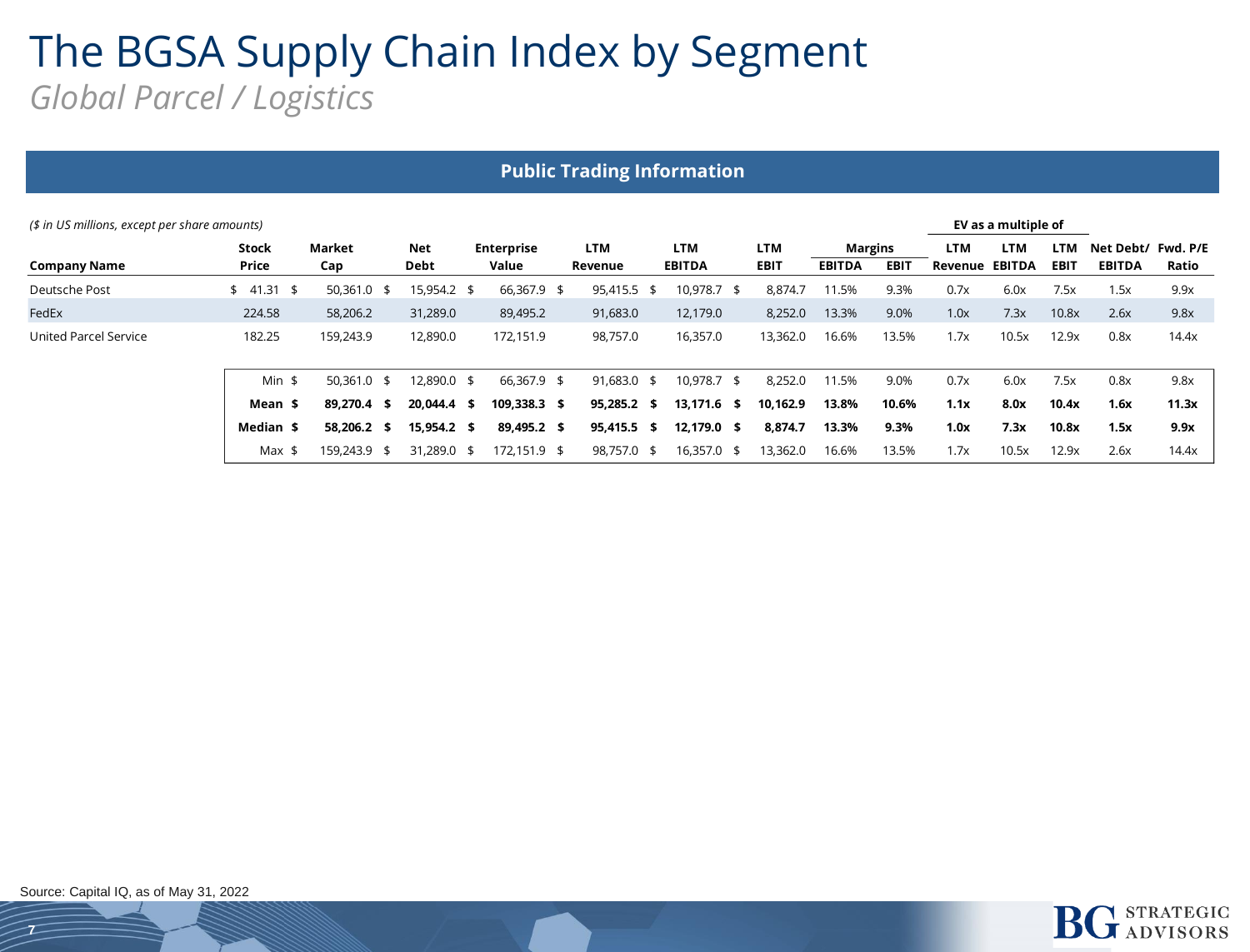### The BGSA Supply Chain Index by Segment *Truckload*

|                           | <b>Public Trading Information</b>                                    |               |                    |                            |                       |                             |                           |               |                               |                       |                             |                           |                            |                   |  |
|---------------------------|----------------------------------------------------------------------|---------------|--------------------|----------------------------|-----------------------|-----------------------------|---------------------------|---------------|-------------------------------|-----------------------|-----------------------------|---------------------------|----------------------------|-------------------|--|
|                           | (\$ in US millions, except per share amounts)<br>EV as a multiple of |               |                    |                            |                       |                             |                           |               |                               |                       |                             |                           |                            |                   |  |
| <b>Company Name</b>       | <b>Stock</b><br><b>Price</b>                                         | Market<br>Cap | <b>Net</b><br>Debt | <b>Enterprise</b><br>Value | <b>LTM</b><br>Revenue | <b>LTM</b><br><b>EBITDA</b> | <b>LTM</b><br><b>EBIT</b> | <b>EBITDA</b> | <b>Margins</b><br><b>EBIT</b> | <b>LTM</b><br>Revenue | <b>LTM</b><br><b>EBITDA</b> | <b>LTM</b><br><b>EBIT</b> | Net Debt/<br><b>EBITDA</b> | Fwd. P/E<br>Ratio |  |
| Covenant Transportation   | $$22.67$ \$                                                          | 353.6 \$      | $83.2$ \$          | 436.8 \$                   | $1,116.7$ \$          | $130.7$ \$                  | 77.5                      | 11.7%         | 6.9%                          | 0.4x                  | 3.3x                        | 5.6x                      | 0.6x                       | 6.1x              |  |
| Daseke                    | 7.56                                                                 | 479.7         | 541.6              | 1,086.3                    | 1,643.9               | 194.1                       | 106.6                     | 11.8%         | 6.5%                          | 0.7x                  | 5.6x                        | 10.2x                     | 2.8x                       | 7.7x              |  |
| <b>Heartland Express</b>  | 14.28                                                                | 1,127.2       | (187.1)            | 940.1                      | 606.2                 | 172.6                       | 72.1                      | 28.5%         | 11.9%                         | 1.6x                  | 5.4x                        | 13.0x                     | (1.1x)                     | 15.1x             |  |
| <b>JB Hunt</b>            | 172.58                                                               | 18,083.5      | 1,150.9            | 19,234.4                   | 13,038.7              | 1,740.5                     | 1,172.2                   | 13.3%         | 9.0%                          | 1.5x                  | 11.1x                       | 16.4x                     | 0.7x                       | 19.1x             |  |
| Knight-Swift              | 48.64                                                                | 7,956.0       | 1,878.8            | 9,845.0                    | 6,602.0               | 1,613.0                     | 1,005.5                   | 24.4%         | 15.2%                         | 1.5x                  | 6.1x                        | 9.8x                      | 1.2x                       | 9.5x              |  |
| Marten Transport          | 17.56                                                                | 1,439.0       | (65.9)             | 1,373.0                    | 1,037.9               | 214.1                       | 104.7                     | 20.6%         | 10.1%                         | 1.3x                  | 6.4x                        | 13.1x                     | (0.3x)                     | 14.2x             |  |
| P.A.M. Transportation     | 27.85                                                                | 620.1         | 142.4              | 762.6                      | 777.7                 | 171.9                       | 116.4                     | 22.1%         | 15.0%                         | 1.0x                  | 4.4x                        | 6.6x                      | 0.8x                       | 7.0x              |  |
| Schneider                 | 24.14                                                                | 4,295.0       | (109.4)            | 4,185.6                    | 6,000.6               | 936.3                       | 650.6                     | 15.6%         | 10.8%                         | 0.7x                  | 4.5x                        | 6.4x                      | (0.1x)                     | 9.3x              |  |
| <b>Werner Enterprises</b> | 40.57                                                                | 2,639.4       | 337.8              | 3,014.4                    | 2,882.5               | 537.4                       | 266.4                     | 18.6%         | 9.2%                          | 1.0x                  | 5.6x                        | 11.3x                     | 0.6x                       | 10.4x             |  |
|                           | $Min$ \$                                                             | 353.6 \$      | $(187.1)$ \$       | 436.8 \$                   | $606.2$ \$            | $130.7$ \$                  | 72.1                      | 11.7%         | 6.5%                          | 0.4x                  | 3.3x                        | 5.6x                      | (1.1x)                     | 6.1x              |  |
|                           | Mean \$                                                              | $4,110.4$ \$  | 419.2 \$           | $4,542.0$ \$               | $3,745.1$ \$          | 634.5 \$                    | 396.9                     | 18.5%         | 10.5%                         | 1.1x                  | 5.8x                        | 10.3x                     | 0.6x                       | 11.0x             |  |
|                           | Median \$                                                            | $1,439.0$ \$  | $142.4$ \$         | $1,373.0$ \$               | $1,643.9$ \$          | $214.1$ \$                  | 116.4                     | 18.6%         | 10.1%                         | 1.0x                  | 5.6x                        | 10.2x                     | 0.6x                       | 9.5x              |  |
|                           | Max \$                                                               | 18,083.5 \$   | 1,878.8 \$         | 19,234.4 \$                | 13,038.7 \$           | $1,740.5$ \$                | 1,172.2                   | 28.5%         | 15.2%                         | 1.6x                  | 11.1x                       | 16.4x                     | 2.8x                       | 19.1x             |  |

![](_page_7_Picture_2.jpeg)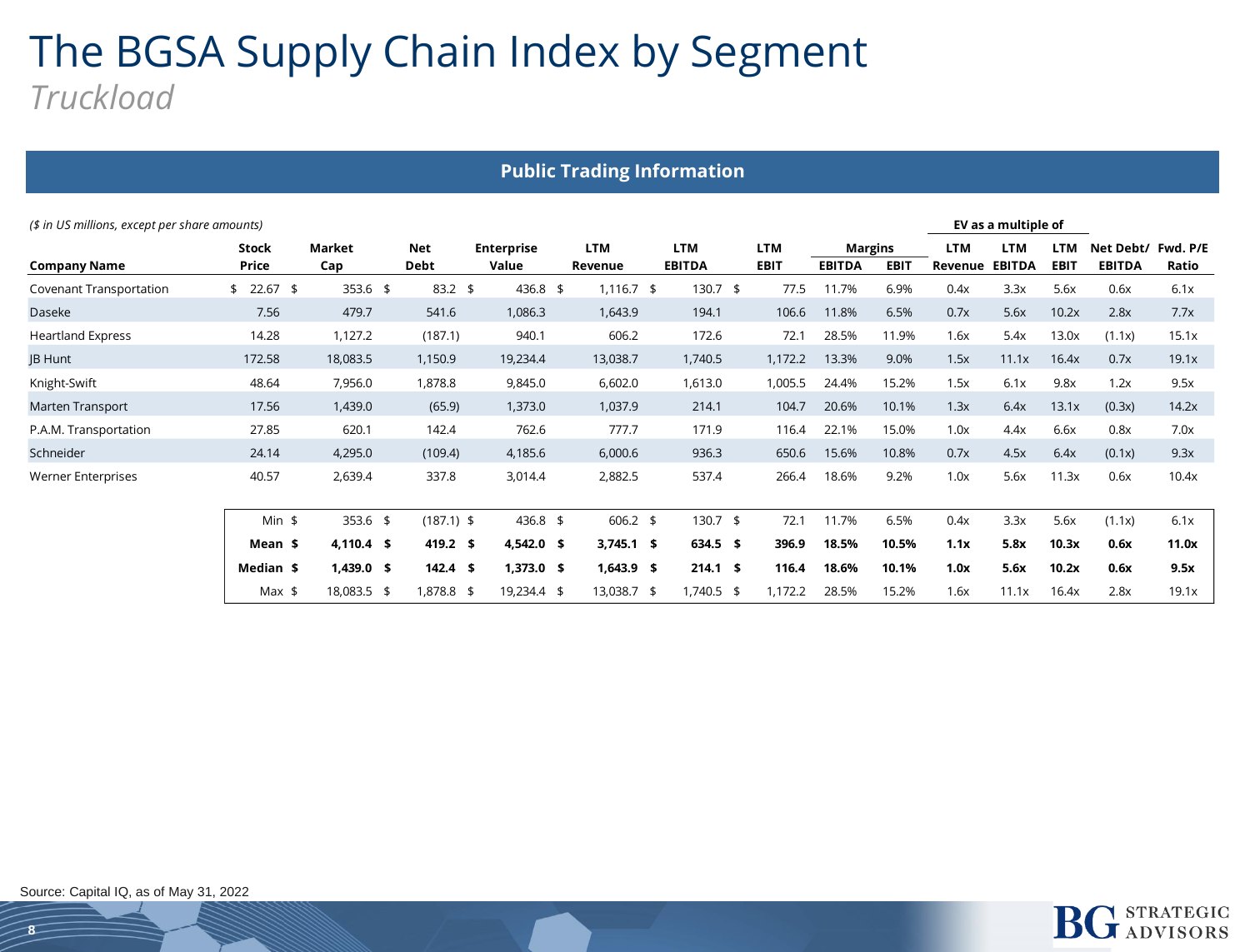#### The BGSA Supply Chain Index by Segment *Less-Than-Truckload*

| <b>Public Trading Information</b>                                    |                 |               |  |                    |  |                            |  |                       |  |                             |  |                    |                                 |             |                       |                             |                           |                                     |       |
|----------------------------------------------------------------------|-----------------|---------------|--|--------------------|--|----------------------------|--|-----------------------|--|-----------------------------|--|--------------------|---------------------------------|-------------|-----------------------|-----------------------------|---------------------------|-------------------------------------|-------|
| EV as a multiple of<br>(\$ in US millions, except per share amounts) |                 |               |  |                    |  |                            |  |                       |  |                             |  |                    |                                 |             |                       |                             |                           |                                     |       |
| <b>Company Name</b>                                                  | Stock<br>Price  | Market<br>Cap |  | <b>Net</b><br>Debt |  | <b>Enterprise</b><br>Value |  | <b>LTM</b><br>Revenue |  | <b>LTM</b><br><b>EBITDA</b> |  | LTM<br><b>EBIT</b> | <b>Margins</b><br><b>EBITDA</b> | <b>EBIT</b> | <b>LTM</b><br>Revenue | <b>LTM</b><br><b>EBITDA</b> | <b>LTM</b><br><b>EBIT</b> | Net Debt/ Fwd. P/E<br><b>EBITDA</b> | Ratio |
| <b>ArcBest Corporation</b>                                           | \$75.63\$       | $1,851.7$ \$  |  | $288.3$ \$         |  | $2,140.0$ \$               |  | 4,485.9 \$            |  | 468.9 \$                    |  | 340.3              | 10.5%                           | 7.6%        | 0.5x                  | 4.6x                        | 6.3x                      | 0.6x                                | 6.2x  |
| Old Dominion Freight Line                                            | 258.24          | 29,272.5      |  | (441.4)            |  | 28,831.1                   |  | 5,627.1               |  | 1,790.8                     |  | 1,527.6            | 31.8%                           | 27.1%       | 5.1x                  | 16.1x                       | 18.9x                     | (0.2x)                              | 22.6x |
| Saia                                                                 | $$197.59$ \$    | $5,202.2$ \$  |  | $9.6$ \$           |  | $5,211.8$ \$               |  | $2,465.8$ \$          |  | $532.5$ \$                  |  | 386.2              | 21.6%                           | 15.7%       | 2.1x                  | 9.8x                        | 13.5x                     | 0.0x                                | 16.1x |
| <b>TFI International</b>                                             | 82.06           | 7,516.2       |  | 2,094.8            |  | 9,582.2                    |  | 8,263.1               |  | 1,064.9                     |  | 766.5              | 12.9%                           | 9.3%        | 1.2x                  | 9.0x                        | 12.5x                     | 2.0x                                | 12.5x |
| Yellow Corporation                                                   | $3.78$ \$<br>\$ | 194.7 \$      |  | 1,493.1 \$         |  | 1,687.8 \$                 |  | $5,183.8$ \$          |  | $225.7$ \$                  |  | 79.7               | 4.4%                            | 1.5%        | 0.3x                  | 7.5x                        | 21.2x                     | 6.6x                                | 3.7x  |
|                                                                      | $Min$ \$        | 194.7 \$      |  | $(441.4)$ \$       |  | 1,687.8 \$                 |  | $2,465.8$ \$          |  | $225.7$ \$                  |  | 79.7               | 4.4%                            | 1.5%        | 0.3x                  | 4.6x                        | 6.3x                      | (0.2x)                              | 3.7x  |
|                                                                      | Mean \$         | 8,807.5 \$    |  | 688.9 \$           |  | $9,490.6$ \$               |  | $5,205.2$ \$          |  | $816.6$ \$                  |  | 620.0              | 16.2%                           | 12.2%       | 1.8x                  | 9.4x                        | 14.5x                     | 1.8x                                | 12.2x |
|                                                                      | Median \$       | $5,202.2$ \$  |  | $288.3$ \$         |  | $5,211.8$ \$               |  | $5,183.8$ \$          |  | $532.5$ \$                  |  | 386.2              | 12.9%                           | 9.3%        | 1.2x                  | 9.0x                        | 13.5x                     | 0.6x                                | 12.5x |
|                                                                      | Max \$          | 29,272.5 \$   |  | $2,094.8$ \$       |  | 28,831.1 \$                |  | $8,263.1$ \$          |  | 1,790.8 \$                  |  | 1,527.6            | 31.8%                           | 27.1%       | 5.1x                  | 16.1x                       | 21.2x                     | 6.6x                                | 22.6x |

![](_page_8_Picture_3.jpeg)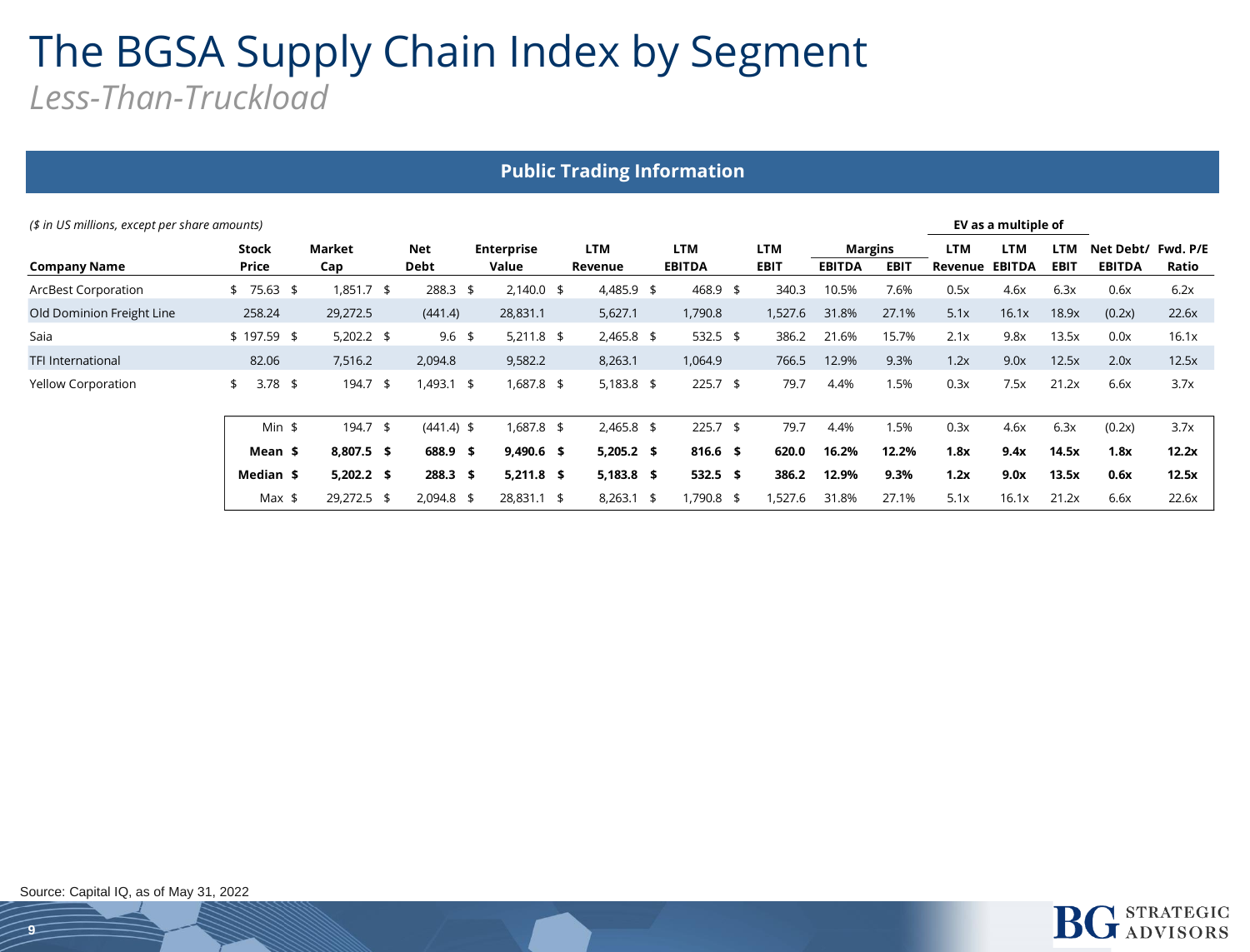#### The BGSA Supply Chain Index by Segment *Railroads / Rail Services*

| <b>Public Trading Information</b> |                                                                      |                  |                    |  |                            |  |                       |  |                             |  |                           |                                 |             |                       |                             |                           |                            |                   |
|-----------------------------------|----------------------------------------------------------------------|------------------|--------------------|--|----------------------------|--|-----------------------|--|-----------------------------|--|---------------------------|---------------------------------|-------------|-----------------------|-----------------------------|---------------------------|----------------------------|-------------------|
|                                   | EV as a multiple of<br>(\$ in US millions, except per share amounts) |                  |                    |  |                            |  |                       |  |                             |  |                           |                                 |             |                       |                             |                           |                            |                   |
| <b>Company Name</b>               | <b>Stock</b><br>Price                                                | Market<br>Cap    | <b>Net</b><br>Debt |  | <b>Enterprise</b><br>Value |  | <b>LTM</b><br>Revenue |  | <b>LTM</b><br><b>EBITDA</b> |  | <b>LTM</b><br><b>EBIT</b> | <b>Margins</b><br><b>EBITDA</b> | <b>EBIT</b> | <b>LTM</b><br>Revenue | <b>LTM</b><br><b>EBITDA</b> | <b>LTM</b><br><b>EBIT</b> | Net Debt/<br><b>EBITDA</b> | Fwd. P/E<br>Ratio |
| Canadian National Railway         | $$113.62$ \$                                                         | 78,530.9 \$      | 10,585.0 \$        |  | 88,970.6 \$                |  | 11,734.5 \$           |  | $6,554.5$ \$                |  | 5,261.7                   | 55.9%                           | 44.8%       | 7.6x                  | 13.6x                       | 16.9x                     | 1.6x                       | 20.4x             |
| Canadian Pacific Railway          | 71.30                                                                | 66,296.2         | 15,681.7           |  | 81,762.5                   |  | 6,307.0               |  | 3,446.6                     |  | 2,822.7                   | 54.6%                           | 44.8%       | 13.0x                 | 23.7x                       | 29.0x                     | 4.5x                       | 23.8x             |
| <b>CSX</b>                        | 31.79                                                                | 69,119.7         | 14,780.0           |  | 83,910.7                   |  | 13,122.0              |  | 6,820.0                     |  | 5,385.0                   | 52.0%                           | 41.0%       | 6.4x                  | 12.3x                       | 15.6x                     | 2.2x                       | 17.1x             |
| Norfolk Southern                  | 239.66                                                               | 57,118.8         | 13,807.0           |  | 70,925.8                   |  | 11,418.0              |  | 5,816.0                     |  | 4,625.0                   | 50.9%                           | 40.5%       | 6.2x                  | 12.2x                       | 15.3x                     | 2.4x                       | 17.0x             |
| The Greenbrier Companies          | 41.61                                                                | 1,356.0          | 957.0              |  | 2,495.6                    |  | 2,282.9               |  | 172.7                       |  | 72.0                      | 7.6%                            | 3.2%        | 1.1x                  | 14.4x                       | 34.7x                     | 5.5x                       | 16.5x             |
| <b>Union Pacific</b>              | 219.78                                                               | 138,027.4        | 32,880.0           |  | 170,907.4                  |  | 22,663.0              |  | 11,976.0                    |  | 9,762.0                   | 52.8%                           | 43.1%       | 7.5x                  | 14.3x                       | 17.5x                     | 2.7x                       | 18.5x             |
|                                   |                                                                      |                  |                    |  |                            |  |                       |  |                             |  |                           |                                 |             |                       |                             |                           |                            |                   |
|                                   | $Min$ \$                                                             | 1,356.0 \$       | 957.0 \$           |  | $2,495.6$ \$               |  | $2,282.9$ \$          |  | $172.7$ \$                  |  | 72.0                      | 7.6%                            | 3.2%        | 1.1x                  | 12.2x                       | 15.3x                     | 1.6x                       | 16.5x             |
|                                   | Mean \$                                                              | 68,408.2 \$      | 14,781.8 \$        |  | 83,162.1 \$                |  | $11,254.6$ \$         |  | $5,797.6$ \$                |  | 4,654.7                   | 45.6%                           | 36.2%       | 7.0x                  | 15.1x                       | 21.5x                     | 3.2x                       | 18.9x             |
|                                   | Median \$                                                            | 67,708.0<br>- \$ | 14,293.5 \$        |  | 82,836.6 \$                |  | 11,576.2 \$           |  | $6,185.2$ \$                |  | 4,943.3                   | 52.4%                           | 42.1%       | 7.0x                  | 13.9x                       | 17.2x                     | 2.6x                       | 17.8x             |
|                                   | $Max$ \$                                                             | 138,027.4 \$     | 32,880.0 \$        |  | 170,907.4 \$               |  | 22,663.0 \$           |  | 11,976.0 \$                 |  | 9,762.0                   | 55.9%                           | 44.8%       | 13.0x                 | 23.7x                       | 34.7x                     | 5.5x                       | 23.8x             |

![](_page_9_Picture_2.jpeg)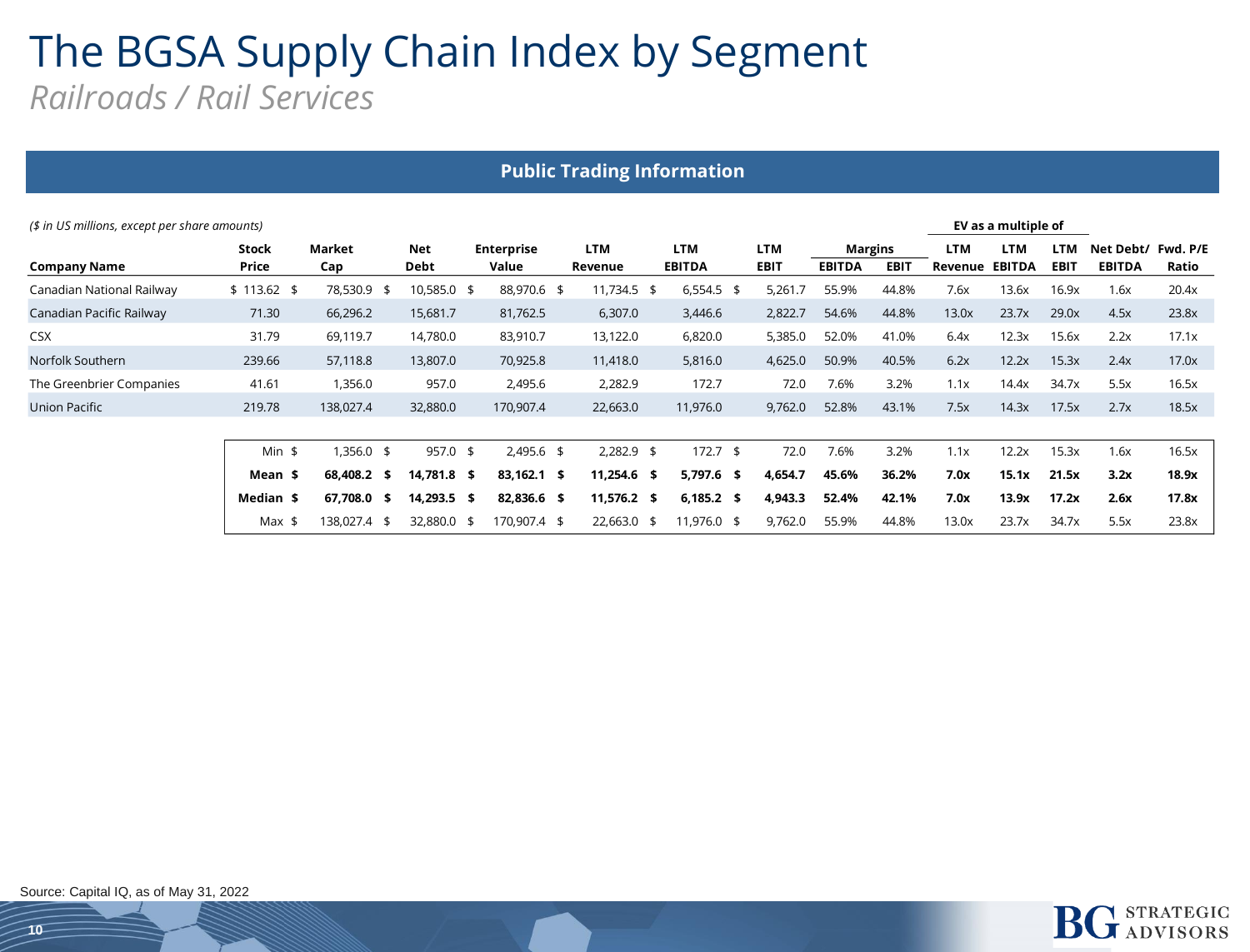#### The BGSA Supply Chain Index by Segment *Supply Chain Technology and Software*

| <b>Public Trading Information</b> |                                                                      |               |                    |                            |                |                             |                           |                                 |             |                |                             |                           |                                     |           |  |
|-----------------------------------|----------------------------------------------------------------------|---------------|--------------------|----------------------------|----------------|-----------------------------|---------------------------|---------------------------------|-------------|----------------|-----------------------------|---------------------------|-------------------------------------|-----------|--|
|                                   | EV as a multiple of<br>(\$ in US millions, except per share amounts) |               |                    |                            |                |                             |                           |                                 |             |                |                             |                           |                                     |           |  |
| <b>Company Name</b>               | <b>Stock</b><br>Price                                                | Market<br>Cap | <b>Net</b><br>Debt | <b>Enterprise</b><br>Value | LTM<br>Revenue | <b>LTM</b><br><b>EBITDA</b> | <b>LTM</b><br><b>EBIT</b> | <b>Margins</b><br><b>EBITDA</b> | <b>EBIT</b> | LTM<br>Revenue | <b>LTM</b><br><b>EBITDA</b> | <b>LTM</b><br><b>EBIT</b> | Net Debt/ Fwd. P/E<br><b>EBITDA</b> | Ratio     |  |
| Absolute Software                 | $9.23$ \$<br>\$                                                      | 470.8 \$      | $209.2$ \$         | $677.1$ \$                 | 176.6 \$       | $3.2 \quad $$               | (13.5)                    | 1.8%                            | (7.6%)      | 3.8x           | <b>NM</b>                   | <b>NM</b>                 | 65.7x                               | <b>NM</b> |  |
| American Software                 | 17.10                                                                | 573.8         | (113.6)            | 460.2                      | 121.5          | 10.5                        | 9.6                       | 8.7%                            | 7.9%        | 3.8x           | 43.7x                       | 47.9x                     | (10.8x)                             | 46.8x     |  |
| Descartes Systems                 | 59.29                                                                | 5,026.5       | (201.6)            | 4,823.4                    | 442.2          | 183.5                       | 118.0                     | 41.5%                           | 26.7%       | 10.9x          | 26.3x                       | 40.9x                     | (1.1x)                              | 46.9x     |  |
| <b>Exiservice Holdings</b>        | 142.19                                                               | 4,733.0       | 111.6              | 4,844.6                    | 1,190.1        | 203.9                       | 157.6                     | 17.1%                           | 13.2%       | 4.1x           | 23.8x                       | 30.7x                     | 0.5x                                | 26.0x     |  |
| Manhattan Associates              | 120.93                                                               | 7,632.3       | (188.2)            | 7,444.1                    | 685.7          | 150.4                       | 142.9                     | 21.9%                           | 20.8%       | 10.9x          | 49.5x                       | 52.1x                     | (1.3x)                              | 57.6x     |  |
| PFSweb                            | 12.93                                                                | 290.3         | (111.5)            | 178.8                      | 213.1          | (3.2)                       | (10.8)                    | $(1.5\%)$                       | $(5.1\%)$   | 0.8x           | <b>NM</b>                   | <b>NM</b>                 | 35.0x                               | 0.0x      |  |
| Wisetech Global                   | 30.18                                                                | 9,790.8       | (249.0)            | 9,545.3                    | 399.8          | 150.2                       | 145.3                     | 37.6%                           | 36.3%       | 23.9x          | 63.5x                       | 65.7x                     | (1.7x)                              | 71.4x     |  |
|                                   | $Min$ \$                                                             | $290.3$ \$    | $(249.0)$ \$       | 178.8 \$                   | $121.5$ \$     | $(3.2)$ \$                  | (13.5)                    | (1.5%)                          | (7.6%)      | 0.8x           | 23.8x                       | 30.7x                     | (10.8x)                             | 0.0x      |  |
|                                   | Mean \$                                                              | 4,073.9 \$    | $(77.6)$ \$        | $3,996.2$ \$               | $461.3$ \$     | $99.8$ \$                   | 78.4                      | 18.2%                           | 13.2%       | 8.3x           | 41.4x                       | 47.5x                     | 12.3x                               | 41.5x     |  |
|                                   | Median \$                                                            | 4,733.0 \$    | $(113.6)$ \$       | $4,823.4$ \$               | $399.8$ \$     | $150.2 \quad$ \$            | 118.0                     | 17.1%                           | 13.2%       | 4.1x           | 43.7x                       | 47.9x                     | (1.1x)                              | 46.9x     |  |
|                                   | Max $$$                                                              | 9,790.8 \$    | 209.2 \$           | $9,545.3$ \$               | $1,190.1$ \$   | $203.9$ \$                  | 157.6                     | 41.5%                           | 36.3%       | 23.9x          | 63.5x                       | 65.7x                     | 65.7x                               | 71.4x     |  |

![](_page_10_Picture_2.jpeg)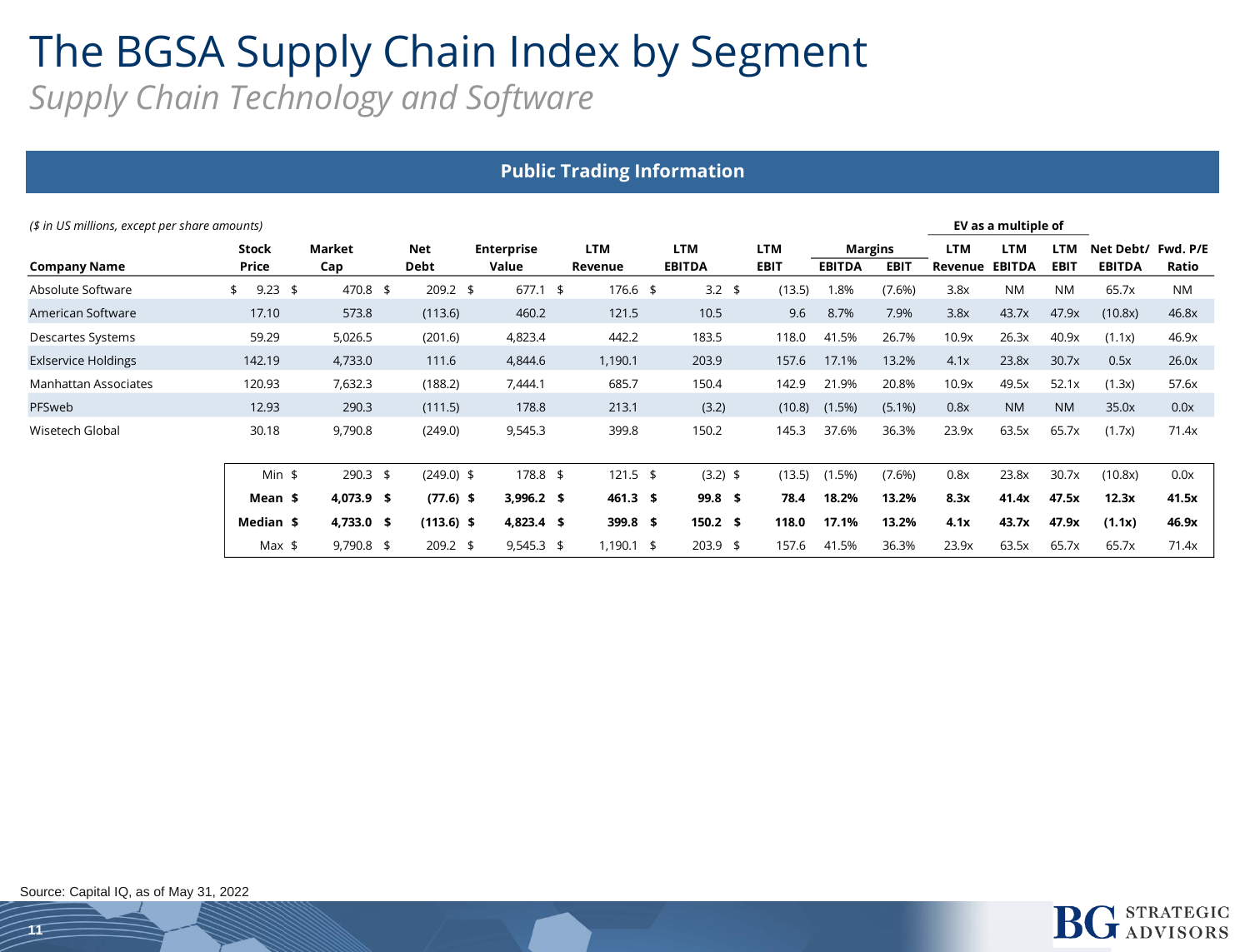### The BGSA Supply Chain Index by Segment *Technology Distribution*

| <b>Public Trading Information</b>                                    |              |              |              |                   |              |               |             |                |             |            |               |             |                    |       |
|----------------------------------------------------------------------|--------------|--------------|--------------|-------------------|--------------|---------------|-------------|----------------|-------------|------------|---------------|-------------|--------------------|-------|
| (\$ in US millions, except per share amounts)<br>EV as a multiple of |              |              |              |                   |              |               |             |                |             |            |               |             |                    |       |
|                                                                      | <b>Stock</b> | Market       | Net          | <b>Enterprise</b> | <b>LTM</b>   | <b>LTM</b>    | <b>LTM</b>  | <b>Margins</b> |             | <b>LTM</b> | <b>LTM</b>    | LTM         | Net Debt/ Fwd. P/E |       |
| <b>Company Name</b>                                                  | Price        | Cap          | Debt         | Value             | Revenue      | <b>EBITDA</b> | <b>EBIT</b> | <b>EBITDA</b>  | <b>EBIT</b> | Revenue    | <b>EBITDA</b> | <b>EBIT</b> | <b>EBITDA</b>      | Ratio |
| <b>Arrow Electronics</b>                                             | $$120.65$ \$ | 7,967.4 \$   | $2,865.4$ \$ | 10,891.7 \$       | 35,165.2 \$  | $,966.7$ \$   | ,773.7      | 5.6%           | 5.0%        | 0.3x       | 5.5x          | 6.1x        | 1.5x               | 5.6x  |
| Avnet                                                                | 48.45        | 4,732.7      | 1,420.1      | 6,152.7           | 23,164.8     | 954.8         | 848.3       | 4.1%           | 3.7%        | 0.3x       | 6.4x          | 7.3x        | 1.5x               | 6.6x  |
| <b>CDW Corporation</b>                                               | 169.86       | 22,950.8     | 6,967.3      | 29,918.1          | 21,932.4     | 1,754.2       | 1,536.8     | 8.0%           | 7.0%        | 1.4x       | 17.1x         | 19.5x       | 4.0x               | 18.0x |
| ScanSource                                                           | 38.74        | 977.5        | 156.9        | 1,134.4           | 3,420.3      | 146.1         | 115.9       | 4.3%           | 3.4%        | 0.3x       | 7.8x          | 9.8x        | 1.1x               | 9.5x  |
| <b>SYNNEX</b>                                                        | 103.85       | 9,980.4      | 4,563.3      | 14,543.7          | 42,145.1     | 1,201.0       | 909.4       | 2.8%           | 2.2%        | 0.3x       | 12.1x         | 16.0x       | 3.8x               | 8.9x  |
|                                                                      | $Min$ \$     | $977.5$ \$   | 156.9 \$     | $1,134.4$ \$      | $3,420.3$ \$ | 146.1<br>\$   | 115.9       | 2.8%           | 2.2%        | 0.3x       | 5.5x          | 6.1x        | 1.1x               | 5.6x  |
|                                                                      | Mean \$      | $9,321.7$ \$ | $3,194.6$ \$ | $12,528.1$ \$     | 25,165.6 \$  | 1,204.6 \$    | 1,036.8     | 5.0%           | 4.3%        | 0.5x       | 9.8x          | 11.7x       | 2.4x               | 9.7x  |
|                                                                      | Median \$    | $7,967.4$ \$ | $2,865.4$ \$ | 10,891.7 \$       | 23,164.8 \$  | 1,201.0 \$    | 909.4       | 4.3%           | 3.7%        | 0.3x       | 7.8x          | 9.8x        | 1.5x               | 8.9x  |
|                                                                      | $Max$ \$     | 22,950.8 \$  | $6,967.3$ \$ | 29,918.1 \$       | 42,145.1 \$  | 1,966.7 \$    | 1,773.7     | 8.0%           | 7.0%        | 1.4x       | 17.1x         | 19.5x       | 4.0x               | 18.0x |

![](_page_11_Picture_3.jpeg)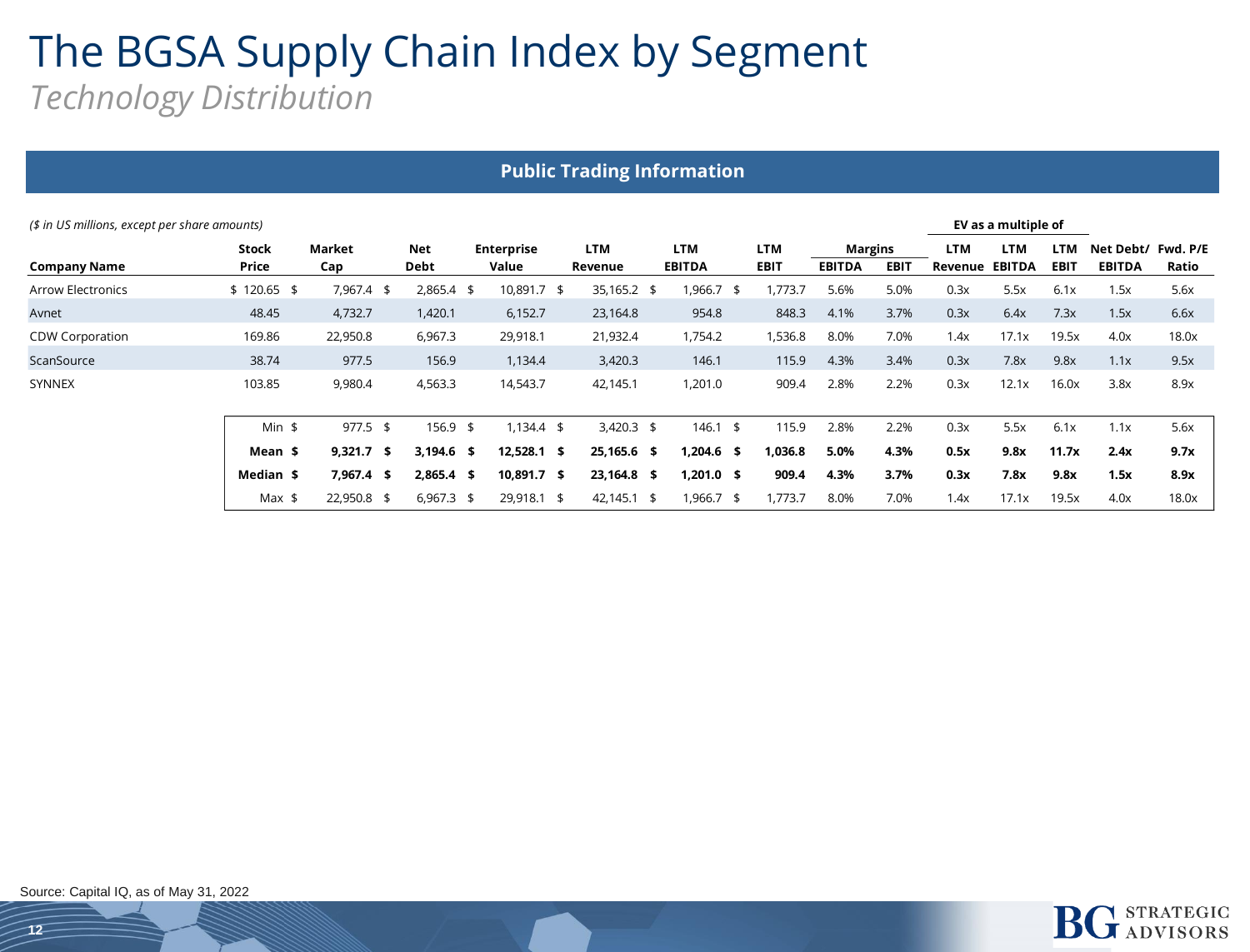#### The BGSA Supply Chain Index by Segment *Healthcare Distribution*

|                                                                      | <b>Public Trading Information</b> |                  |                    |                            |                       |                             |                    |               |                               |                       |                      |                    |                            |                   |  |
|----------------------------------------------------------------------|-----------------------------------|------------------|--------------------|----------------------------|-----------------------|-----------------------------|--------------------|---------------|-------------------------------|-----------------------|----------------------|--------------------|----------------------------|-------------------|--|
| EV as a multiple of<br>(\$ in US millions, except per share amounts) |                                   |                  |                    |                            |                       |                             |                    |               |                               |                       |                      |                    |                            |                   |  |
| <b>Company Name</b>                                                  | <b>Stock</b><br>Price             | Market<br>Cap    | <b>Net</b><br>Debt | <b>Enterprise</b><br>Value | <b>LTM</b><br>Revenue | <b>LTM</b><br><b>EBITDA</b> | LTM<br><b>EBIT</b> | <b>EBITDA</b> | <b>Margins</b><br><b>EBIT</b> | <b>LTM</b><br>Revenue | LTM<br><b>EBITDA</b> | LTM<br><b>EBIT</b> | Net Debt/<br><b>EBITDA</b> | Fwd. P/E<br>Ratio |  |
| AmerisourceBergen Corporation                                        | $$154.79$ \$                      | 32,422.9 \$      | 4,805.6 \$         | 37,584.3                   | 229,666.4 \$<br>- \$  | $3,576.7$ \$                | 2,923.9            | 1.6%          | 1.3%                          | 0.2x                  | 10.5x                | 12.9x              | 1.3x                       | 13.2x             |  |
| Cardinal Health, Inc.                                                | 56.32                             | 15,343.1         | 3,256.0            | 18,603.1                   | 176,847.0             | 2,431.0                     | 1,738.0            | 1.4%          | 1.0%                          | 0.1x                  | 7.7x                 | 10.7x              | 1.3x                       | 10.0x             |  |
| Henry Schein, Inc.                                                   | 85.64                             | 11,822.7         | 1,093.0            | 14,160.7                   | 12,655.0              | 1,074.7                     | 859.2              | 8.5%          | 6.8%                          | 1.1x                  | 13.2x                | 16.5x              | 1.0x                       | 17.3x             |  |
| <b>McKesson Corporation</b>                                          | 328.69                            | 47,780.1         | 4,085.0            | 52,345.1                   | 263,966.0             | 3,191.0                     | 2,547.0            | 1.2%          | 1.0%                          | 0.2x                  | 16.4x                | 20.6x              | 1.3x                       | 13.6x             |  |
| Owens & Minor Inc.                                                   | 34.88                             | 2,654.7          | 2,721.2            | 5,375.9                    | 9,865.7               | 427.9                       | 346.3              | 4.3%          | 3.5%                          | 0.5x                  | 12.6x                | 15.5x              | 6.4x                       | 10.1x             |  |
| Patterson Companies, Inc.                                            | 31.59                             | 3,083.9          | 536.1              | 3,620.9                    | 6,422.4               | 242.8                       | 160.9              | 3.8%          | 2.5%                          | 0.6x                  | 14.9x                | 22.5x              | 2.2x                       | 14.0x             |  |
| Stericycle, Inc.                                                     | 50.55                             | 4,655.1          | 2,003.6            | 6,662.6                    | 2,643.1               | 408.8                       | 180.5              | 15.5%         | 6.8%                          | 2.5x                  | 16.3x                | 36.9x              | 4.9x                       | 22.6x             |  |
|                                                                      | Min $$$                           | $2,654.7$ \$     | $536.1$ \$         | $3,620.9$ \$               | $2,643.1$ \$          | $242.8$ \$                  | 160.9              | 1.2%          | 1.0%                          | 0.1x                  | 7.7x                 | 10.7x              | 1.0x                       | 10.0x             |  |
|                                                                      | Mean \$                           | 16,823.2 \$      | $2,642.9$ \$       | 19,764.6 \$                | 100,295.1 \$          | 1,621.9 \$                  | 1,250.8            | 5.2%          | 3.3%                          | 0.7x                  | 13.1x                | 19.4x              | 2.6x                       | 14.4x             |  |
|                                                                      | Median \$                         | 11,822.7<br>- \$ | $2,721.2$ \$       | 14,160.7 \$                | 12,655.0 \$           | $1,074.7$ \$                | 859.2              | 3.8%          | 2.5%                          | 0.5x                  | 13.2x                | 16.5x              | 1.3x                       | 13.6x             |  |
|                                                                      | $Max$ \$                          | 47,780.1<br>- \$ | 4,805.6 \$         | 52,345.1 \$                | 263,966.0 \$          | $3,576.7$ \$                | 2,923.9            | 15.5%         | 6.8%                          | 2.5x                  | 16.4x                | 36.9x              | 6.4x                       | 22.6x             |  |

![](_page_12_Picture_2.jpeg)

**RATEGIC** 

**J** ADVISORS